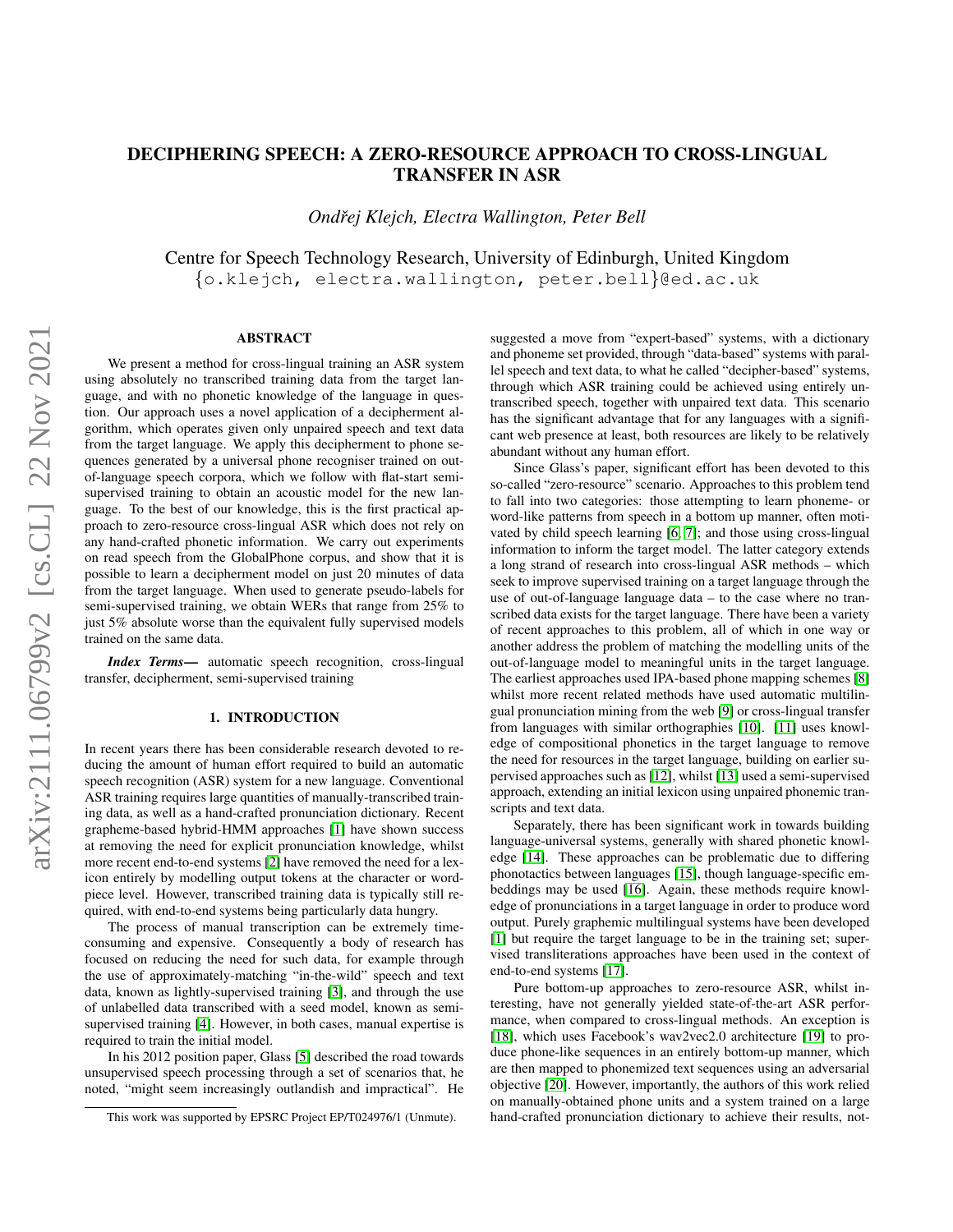

<span id="page-1-0"></span>Fig. 1. A diagram of a zero-resource cross-lingual transfer pipeline.

ing that it is easier to learn a mapping between the speech audio and phone units. Further, the wav2vec2.0 architecture is exceptionally computationally intensive and data hungry, making the method unavailable to those not wishing to use Facebook's pre-trained models.

We believe that no prior research has yet achieved Glass's vision of removing both the need for transcribed audio data *and* human phonetic knowledge of the target language, thus building a system with no expert input. In this paper, we propose to return to his original term of "decipher-based" systems. Inspired by this, and by similar work for unsupervised transliteration and machine translation [\[21,](#page-4-20) [22\]](#page-4-21), we here present a method for deciphering speech data using only mismatched text data from the language of interest. Our method starts with a cross-lingual approach, taking a universal phone recogniser trained on a variety of source languages. However, absolutely no phonetic knowledge of the target language is used, making this method applicable in principle to almost any language. Furthermore, we fine the technique to be extremely data efficient, requiring just 20 minutes of speech data to achieve a successful decipherment on read speech data. We follow this with rounds of specially-designed semisupervised training (SST) using 25 hours of untranscribed speech data to achieve results that can be competitive with a conventional supervised approach.

## 2. ZERO-RESOURCE CROSS-LINGUAL TRANSFER

Our method for zero-resource cross-lingual transfer uses a threestage approach. First a universal phone recogniser transcribes audio into phones. Then, we decipher this phone sequence into graphemes from the target language – for this, only language models trained on target-language text data are required. Finally, a flat-start semisupervised training procedure is used to train a new acoustic model using the deciphered pseudo-labels. The complete pipeline is illustrated in Figure [1.](#page-1-0) We describe the three steps in detail below.

#### 2.1. Universal Phone Recognition

The aim of a universal phone recogniser is to phonetically transcribe speech from any language. To achieve good generalisation to unseen languages, it is necessary to train the model on a diverse set of languages, in order to cover as wide a set of phones as possible. One

way to train such a system is to simply pool data and phonemic lexicons and train a multilingual model with a shared phoneme set. In this work we simply use a shared phoneme set to train a conventional hybrid HMM-DNN system on six well-resourced languages. We are aware that [\[14\]](#page-4-13) notes that pooling the phoneme sets is sub-optimal as phonemes might have different surface forms in different languages, and that the use of linguistically-derived allophone mappings [\[14\]](#page-4-13) might be beneficial.

#### 2.2. Decipherment

The task of decipherment is to convert a cipher into plain natural language, a classic example being deciphering a letter substitution cipher. The use of this technique to decipher the output of a multilingual phone recogniser is the most significant contribution of this paper. We start with the work of Knight [\[23\]](#page-4-22), who showed that a noisychannel framework can be used for decipherment. In this framework the probability of deciphering a cipher  $X$  into an English<sup>[1](#page-1-1)</sup> text Y is modelled as

$$
P(Y, X) = P_{\text{lex}}(X \mid Y) P_{\text{Im}}(Y), \tag{1}
$$

where we call  $P_{\text{lex}}(X \mid Y)$  the Lexical model and  $P_{\text{lm}}(Y)$  the language model. The lexical model produces the probability that an English letter  $y$  corresponds to a cipher letter  $x$  and the Language model  $P_{lm}(Y)$  assigns probabilities to sequences of English letters. The Language model can trained on any text corpora and the Lexical model  $P_{\text{lex}}(X \mid Y)$  can be trained in an unsupervised fashion with the Baum Welch algorithm [\[24\]](#page-4-23). Once the lexical model is trained, the most probable English text corresponding to the cipher can be deciphered with the Viterbi algorithm to obtain:

$$
\hat{Y} = \underset{Y}{\text{arg}\max} P_{\text{lex}}(X \mid Y) P_{\text{Im}}(Y). \tag{2}
$$

In the past, decipherment was used in various NLP applications such as unsupervised machine transliteration [\[25\]](#page-4-24), unsupervised machine translation [\[21,](#page-4-20) [26\]](#page-4-25) or unsupervised Chinese pronunciation learning [\[27\]](#page-4-26). However, phoneme-to-grapheme (P2G) conversion is much more difficult than solving a deterministic substitution cipher for two reasons: first, a grapheme can be mapped to many phonemes, for example English grapheme "a" can be pronounced as AH, AA, AE or EH. Second, one grapheme can correspond to multiple sequential phonemes, for example "x" is pronounced as "K S"; similarly, one phoneme can align with multiple sequential graphemes, for example "th" is often pronounced as "DH". Finally, when applying phoneme-to-grapheme conversion at the utterance level, our model needs to be able to perform word segmentation. These challenges are further multiplied when we deal with noisy inputs from the universal phone recogniser.

To be able to deal with insertion and deletions inherent to the P2G, we use the following parameterisation proposed by Nuhn [\[22\]](#page-4-21):

$$
\hat{Y} = \underset{Y}{\arg \max} P(Y | X)
$$
\n
$$
= \underset{Y}{\arg \max} P_{\text{lex}}(X | Y, A) P_{\text{Im}}(Y) P_{\text{ali}}(A) \tag{3}
$$

In this parameterisaton the decipherment model consists of three components: Lexical model  $P_{\text{lex}}(X | Y)$ , Alignment model  $P_{\text{ali}}(A)$ , and Language model  $P_{lm}(Y)$ . The random variable A represents a

<span id="page-1-1"></span><sup>&</sup>lt;sup>1</sup>In this section we follow the literature in taking English as the target language; of course, in reality we decipher other languages.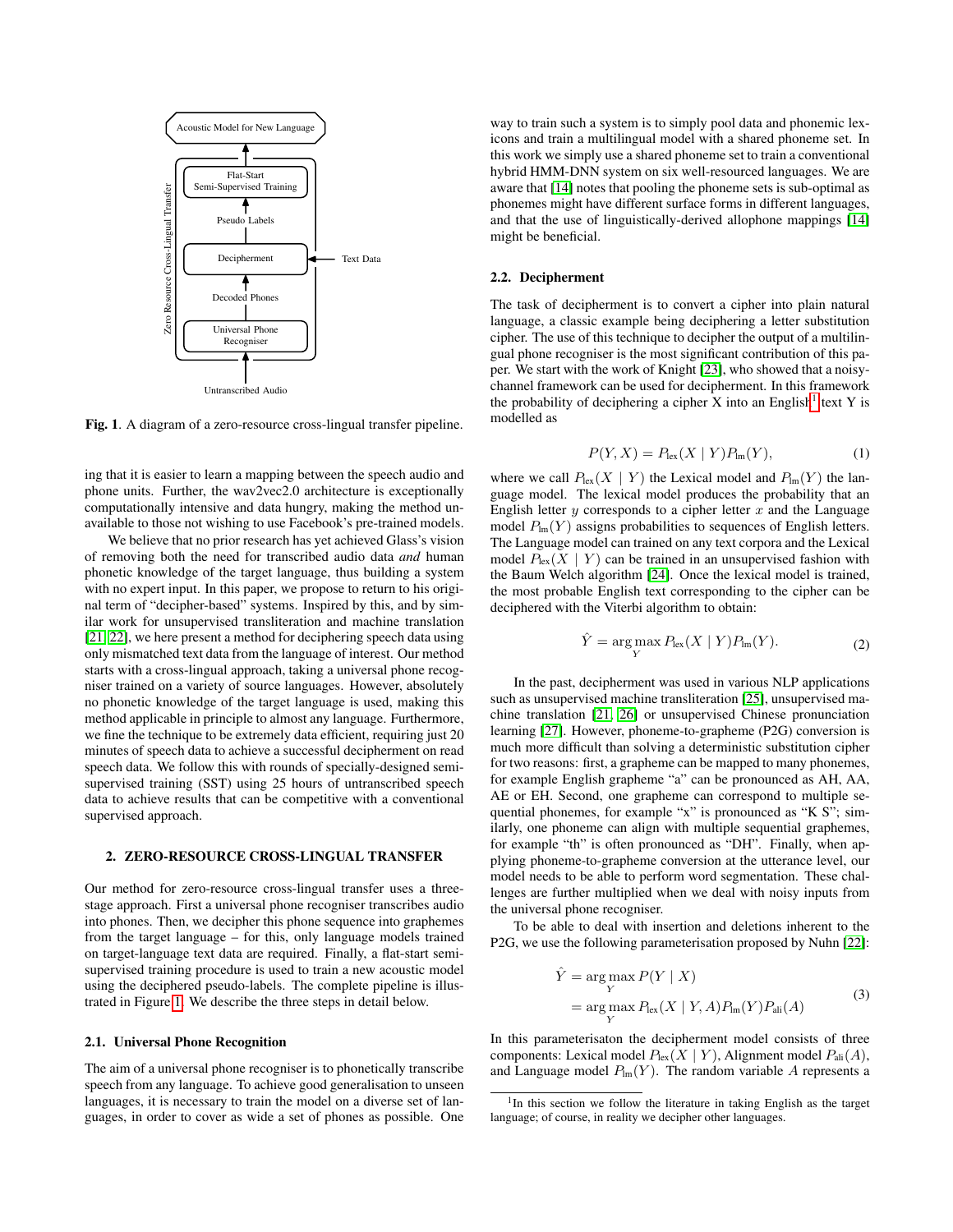

Fig. 2. A diagram of an alignment model which allows one insertion or one deletion in a row.

sequence of substitution, insertion and deletion operations. We can also express decipherment using WFST notation as:

$$
\hat{Y} = \text{shortest-path}(X \circ (L \circ A \circ G)),\tag{4}
$$

where  $X$  is an input phone acceptor,  $L$  is the Lexicon model transducer,  $A$  is the Alignment model transducer and  $G$  is the Language model acceptor.

The role of the Lexical model is to model the probabilities of mapping phones into graphemes, and also models the probability of phone deletions  $P_{\text{lex}}(x \mid \epsilon)$ . The lexical model is implemented as a simple one state flower transducer. It is initialised to allow all possible substitutions but during training the unseen substitutions are pruned from the model, which results in faster training and inference due to a smaller composition. However, since we train on small amounts of data in an unsupervised fashion it is possible that some important arcs are pruned from the model, which can be detrimental. Therefore, following [\[26\]](#page-4-25) we smooth the Lexical model at various stages of training with the following equation:

$$
P_{\text{lex}}^{s}(x \mid y) = \alpha P_{\text{lex}}(x \mid y) + \frac{1 - \alpha}{|X|},\tag{5}
$$

where  $\alpha$  is a smoothing parameter (we use 0.9) and |X| denotes the size of the input phone-set. Finally, the lexical model always maps silence phones to silence or a word boundary in the output. This results in faster training/inference – because silence prunes the space of possible word segmentation – and more accurate decipherment.

The **Language model** is the component most important to decipherment, providing information to the training process. The language model predicts the probability of a sequence of graphemes in the target language. Therefore, it is possible to use character n-gram models. It is important to keep in mind that using n-gram models with large contexts results in a big composition when composed with an unpruned lexical model; therefore it is not feasible to use them from the beginning. Hence we start with a simple bigram model and move to using up to 5-gram grapheme models as training progresses. Subsequently, we use a word trigram language model together with a grapheme lexicon for the final round of training. Since the composition of the lexical model, alignment model and the word language model  $L \circ A \circ G$  is slow, and is required after every training epoch, we reimplemented the standard composition  $X \circ (L \circ A \circ G)$  with a three-way composition  $X \circ (L \circ A) \circ G$  [\[28\]](#page-4-27). We also use pruning to speed up training and inference with the word language models. Our decipherment pipeline is implemented in OpenFST [\[29\]](#page-4-28) and its design is heavily inspired by the BaumWelch library from Open-Grm [\[30\]](#page-4-29). The code will be open-sourced.

#### 2.3. Semi-Supervised Training

In conventional Semi-Supervised Training (SST) we use a seedmodel to create "pseudo-labels" for untranscribed speech data [\[4,](#page-4-3) [31\]](#page-4-30). In our previous work [\[32\]](#page-4-31), we showed that SST can be successfully even with seed models with WER over 80% if lattices are used to model uncertainty in the hypotheses. In the previous section we described how decipherment can be used to convert the output of a universal phone recogniser into a sequence of target-language graphemes, to be used as pseudo-labels for untranscribed data. The pseudo-labels can either be one-best transcripts or decipherment lattices. Unlike conventional SST, we have no seed model for the target language, since there is no equivalence between the outputs of the phone recogniser and the target language graphemes. We choose to train a model with flat-start LF-MMI [\[33\]](#page-4-32), initialising the lower layers of the model with the universal phone recogniser, but using a randomly-initialised output layer.

## 3. EXPERIMENTS

To demonstrate that decipherment can be used for cross-lingual transfer, we train a multilingual acoustic model on English (ENG), French, German, Spanish, Russian and Polish and we perform decipherment experiments on Czech (CES), Portuguese (POR) and Swedish (SWE).

# 3.1. Setup

Our experiments were performend using the GlobalPhone corpus [\[34\]](#page-4-33). This corpus comes with data from various languages and contains lexicons, which can be mapped to X-SAMPA to be able to pool phonemes across languages, and pretrained language models trained on crawled web data. All these properties make Global-Phone an ideal test-bed for evaluation of zero-resource cross-lingual transfer with decipherment.

To train the Universal Phone Recogniser as a multilingual model with a shared phone-set we pooled 20 hours of English LibriSpeech [\[35\]](#page-4-34) with the training data from GlobalPhone German, French, Spanish, Russian and Polish [\[34\]](#page-4-33). The multilingual model was a small time-delayed neural network [\[36\]](#page-4-35) with 18 hidden layers each having 798 hidden layer size and 90 bottleneck size. In total the model had 7.2M parameters, used 40 dimensional normalised MFCC features as inputs, and was trained with lattice-free MMI (LF-MMI) [\[37\]](#page-4-36). We used a phone-bigram estimated on the training data for phone decoding in Table [2.](#page-3-0) The topline mono-lingual models in Table [3](#page-3-1) were trained with the same procedure using only the monolingual training data. We used the provided GlobalPhone n-gram language models for decoding in Table [3.](#page-3-1)

The Decipherment Model was trained on the 200 shortest uterances from the development set of each language. We increase the power of the character-level language model over successive epochs from a bigram up to a 5-gram; we perform 10 iterations of full-batch training with each model. These grapheme language models were trained on the GlobalPhone training data. To speed up training with the grapheme models, we pruned the lexical model to retain probabilities only for top 10 phones for each grapheme after training with the bigram grapheme language model. After this stage we smoothed the lexical model and continued training with the provided GlobalPhone word language model. Finally, we smoothed the lexical model again and deciphered the GlobalPhone training data. During the course of our experiments we found that the transcripts of the GlobalPhone training data are contained in the provided language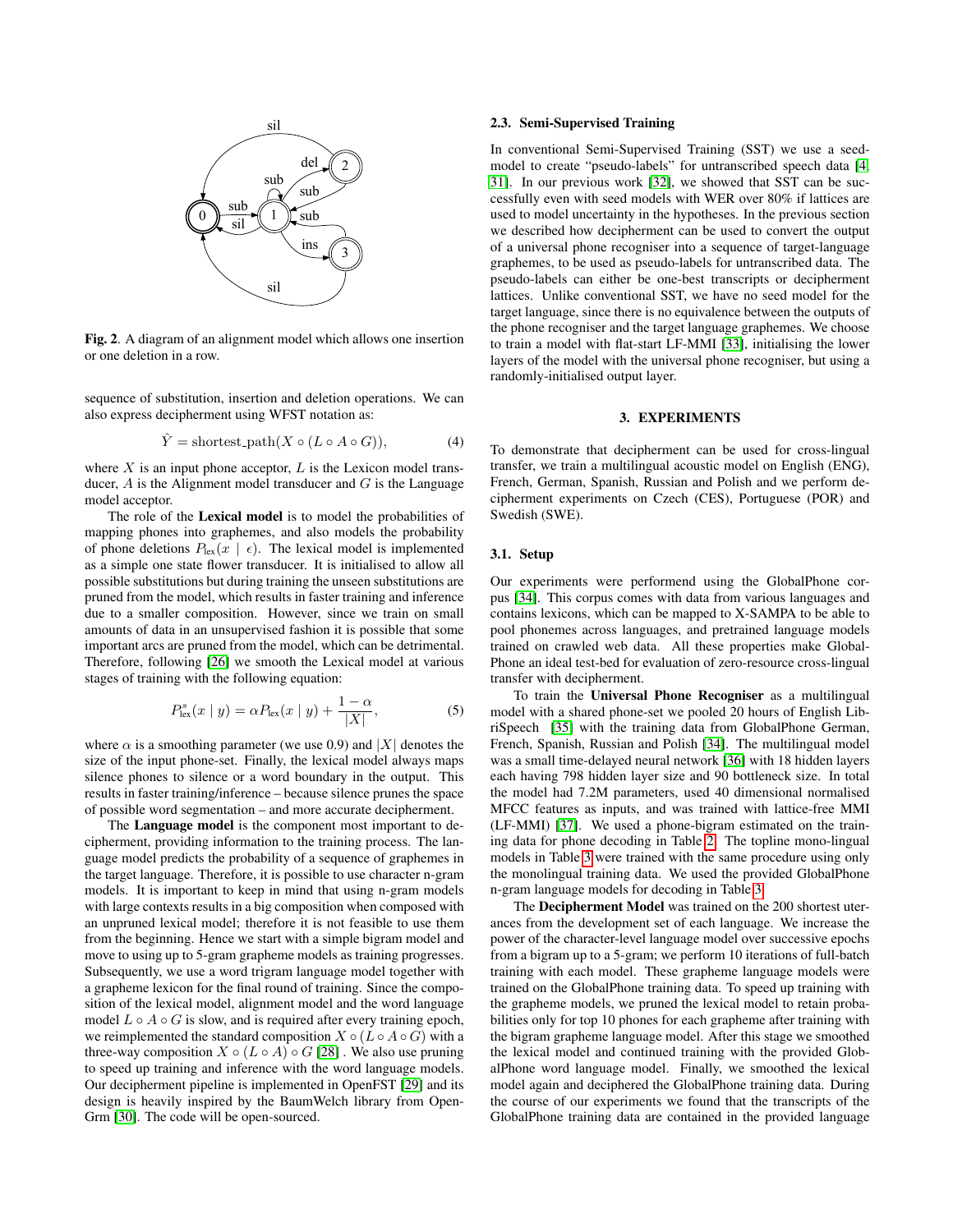|                       | ENG  | <b>CES</b> | <b>POR</b> | <b>SWE</b> |
|-----------------------|------|------------|------------|------------|
| reference w. silence  | 21.9 | 11.7       | 18.1       | 10.5       |
| reference w/o silence | 61.8 | 13.2       | 23.5       | 14.4       |
| mono-lingual decode   | 44.O | 27 R       | 52.3       | 51.9       |
| cross-lingual decode  |      | 49 R       | 59 7       | 852        |

<span id="page-3-2"></span>Table 1. Word Error Rate (WER) of deciphered dev text. The first three lines correspond an oracle experiment, when we are either given the ground truth sequence of phones or else have a target language ASR model available. Cross-lingual decode corresponds to the real-word zero-resource scenario when training a model for a new language.

|                      | ENG-   | CES  | POR SWE |      |
|----------------------|--------|------|---------|------|
| mono-lingual decode  | 5.0    | 10.3 | 24.1    | 28.9 |
| cross-lingual decode | $\sim$ | 49.9 | 58.2    | 77.9 |

<span id="page-3-0"></span>Table 2. Phone Token Error Rate for mono-lingual decode, which uses a target language acoustic model for decoding, and crosslingual decode, which uses the multilingual model for decoding.

models, which would lead to biased results of semi-supervised training. To prevent this issue we always used a language model trained on CommonCrawl data when deciphering and later re-decoding the training data. The CommonCrawl language models were trained on approximately 100M tokens and pruned to only contain 100k most frequent words.

After obtaining pseudo labels with decipherment we performed Semi-Supervised Training in two iterations. In the first iteration we used the pseudo-labels for flat-start LF-MMI training [\[33\]](#page-4-32). Instead of training the model from scratch, we replaced the output layer of the multilingual model with a new layer producing pseudolikelihoods for mono-graphemes. In the second iteration we used the mono-grapheme model to re-decode the training data. To prevent overfitting to the training data we did not continue training the mono-grapheme model, but again replaced the output layer of the pretrained multilingual model and used that model for training. This time we used bi-grapheme targets, because of now having more reliable pseudo-labels with which to estimate the state clustering tree. Since the decipherment tends to produce a lot of deletion errors we used a deletion penalty during decoding to allow the model to learn to fix them [\[38\]](#page-4-37).

# 3.2. Results

In the first set of experiments, summarised in Table [1,](#page-3-2) we studied how decipherment works when deciphering a ground truth phoneme sequence with and without silence; when deciphering phones decoded with a mono-lingual model for the target language; and when deciphering a cross-lingual phone output from the multilingual model. From the results it can be seen that the presence of silence in the phone sequence leads to better results, and also that as amount of noise due to phone decoding errors increases, as shown in Table [2,](#page-3-0) the decipherment performance degrades. The English results in Table [1](#page-3-2) are notably the weakest, especially on the inputs without silence. We attribute this to the fact that English has a more difficult orthography and the model might not be able to learn it from only 200 utterances. Therefore, we subsequently trained the English decipherment model on 400 utterances, which reduced the WER from 21.9, 61.8 and 44.0 to 20.9, 35.2 and 40.7, respectively. This shows that a better decipherment model can be learned with more data.

|                           | <b>CES</b> | <b>POR</b> | <b>SWE</b> |
|---------------------------|------------|------------|------------|
| <b>Supervised topline</b> | 12.1       | 16.0       | 18.1       |
| <b>Decipherment</b>       | 49.8       | 59.7       | 85.2       |
| + first iteration of SST  | 21.1       | 33.1       | 59.3       |
| + second iteration of SST | 16.7       | 25.3       | 42.5       |

<span id="page-3-1"></span>Table 3. A comparison of the fully supervised topline models with models trained with our proposed zero-resource cross-lingual transfer.

|            | <b>CES</b> | POR SWE |      |
|------------|------------|---------|------|
| <b>WER</b> | 54.4       | 59.6    | 88.6 |
| oracle WER | 29.6       | 34.3    | 61.5 |
| <b>CER</b> | 24.0       | 31.3    | 53.0 |
| oracle CER | 16.4       | 21.6    | 43.2 |

<span id="page-3-3"></span>Table 4. WER and CER of the deciphered training data which is used for the fist iteration of SST.

In the second set of experiments we used the decipherment model trained on the cross-lingual decode to produce pseudo-labels for GlobalPhone training data for use in SST. Table [4](#page-3-3) contains WER and CER statistics for these pseudo-labels. In Table [3,](#page-3-1) we show the results following SST, which we compare with a "topline" performance obtained from conventional supervised training on the same data. The results demonstrate that it is possible to successfully train an acoustic model using the deciphered pseudo-labels, with the relative difference between the topline models and the SST models being 38% for Czech, 58% for Portuguese and 134% for Swedish, the absolute differences being 4.6%, 9.3% and 24.4% respectively. We believe that the differences could be further reduced by using a better universal phone recogniser [\[14\]](#page-4-13), a better pre-trained model for initialisation [\[19\]](#page-4-18) and by leveraging more crawled data for SST [\[38,](#page-4-37) [32\]](#page-4-31). Our results are in-line with our previous work on conventional low-resource SST where we showed that it is possible to perform SST even with a bad seed acoustic model provided that we have a good language model [\[32\]](#page-4-31).

## 4. CONCLUSIONS AND FUTURE WORK

We presented a method for zero-resource cross-lingual transfer of ASR models based on decipherment that allows training of ASR models using only untranscribed speech, text corpora and a universal phone recogniser. Across the three test languages our method was able to produce a working acoustic model, which could be further improved by using more untranscribed data for SST. We do concede that the languages we investigated are geographically close; in future we plan to apply decipherment to more challenging languages, but we believe that for this it may be necessary to train a more robust universal phone recogniser that works reliably across a wider range of various languages. We also intend to improve our decipherment algorithm to enable selection of utterances that can be reliably deciphered. In future, we hope to replace the universal phone recogniser with automatic unit discovery to create a pronunciation lexicon-free alternative for unsupervised speech recognition [\[18\]](#page-4-17).